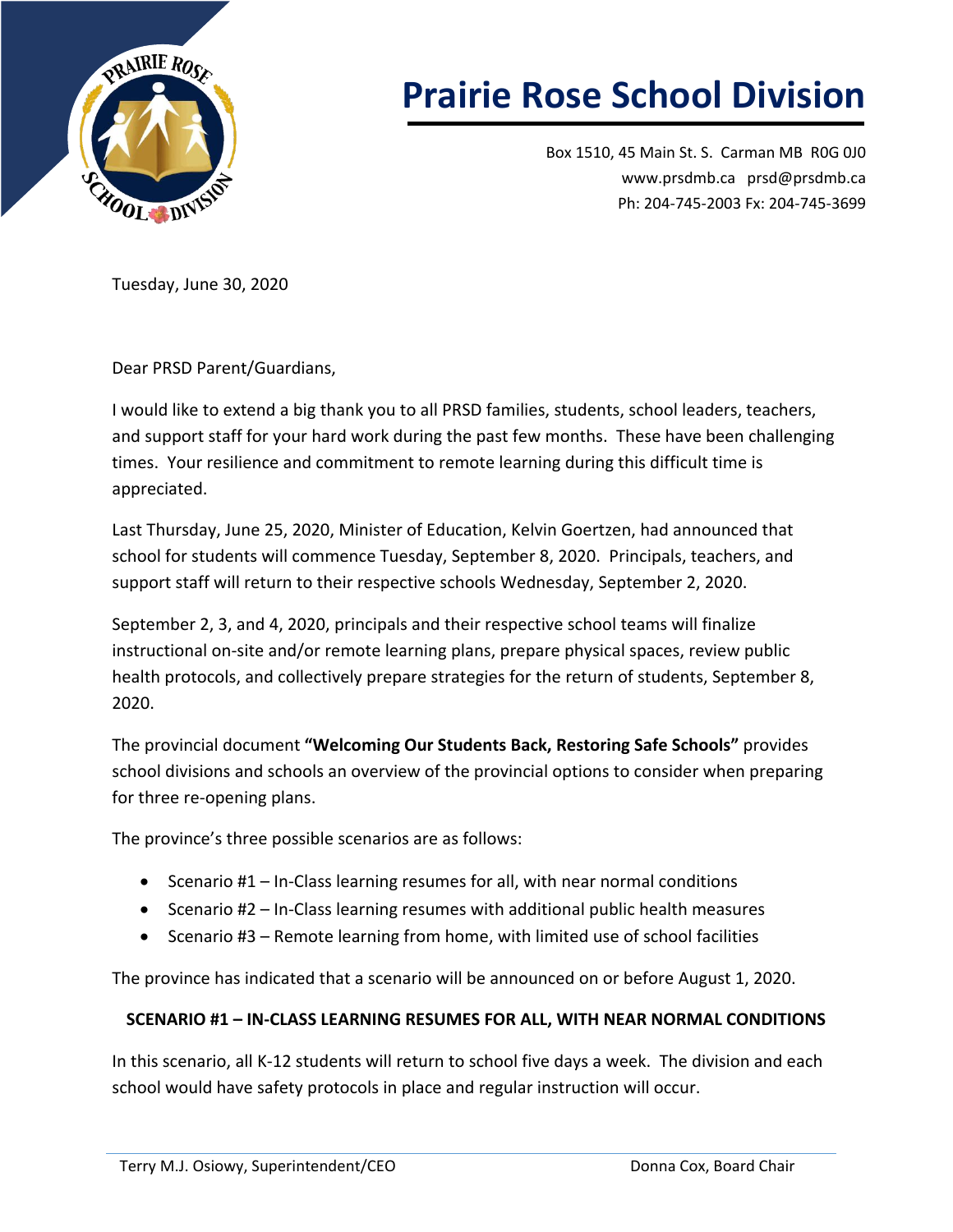Pending physical distancing requirements at the time, providing bus transportation to all students may be a challenge. Parents/guardians may be asked to assist in this area by transporting their child(ren) to school.

## **SCENARIO #2 – IN-CLASS LEARNING RESUMES WITH ADDITIONAL PUBLIC HEALTH MEASURES**

All K-8 students will return to school five days a week, but with additional public health restrictions to be implemented at the school level.

Grade 9-12 students may be able to attend 5 days per week if the schools can maintain physical distancing and limit interaction between student groups of students, otherwise, Grades 9-12 students will participate in blended in-class and remote learning instruction with a minimum of two days in class per week.

Major scheduling adjustments will be necessary to organize student learning while addressing the additional public health measures and physical distancing requirements for bus transportation, classrooms, and the school building.

Repurposing of facility space with areas such as gymnasiums, libraries, canteen areas, and multi-purpose spaces to ensure physical distancing and to reduce student mixing will be necessary. This could impact several programs such as music, band, physical education, industrial arts, and home economics.

As per the provincial document, **"[Welcoming Our Students Back, Restoring Safe Schools](http://www.prsdmb.ca/wp-content/uploads/2020/06/K-12_ReOpeningPlan_0625-FINAL.pdf)"**, alternate day attendance can be considered to ensure physical distancing and to reduce student mixing. Alternate day attendance would blend in-class instruction with home-base projects, assignments, and learning initiatives. Alternate day attendance will need to be considered as our school division must comply with the public health orders and physical distancing requirements.

Bus transportation will see student access restrictions. If possible, parents/guardians will be required to assist by transporting their child(ren) to school.

## **SCENARIO #3 – REMOTE LEARNING FROM HOME, WITH LIMITED USE OF SCHOOL FACILITIES**

Scenario #3 would be implemented when there is a moderate to widespread virus transmission.

In-class learning will be suspended and school facilities may be used for specific programming following the guidelines for the limited use of school facilities. Scenario #3 will also activate a set of divisional standards for remote program delivery. The PRSD standards will ensure consistent remote teaching and learning for all students.

PRSD will be planning based on the current reality. We will provide updates as more information becomes available in July and early August.